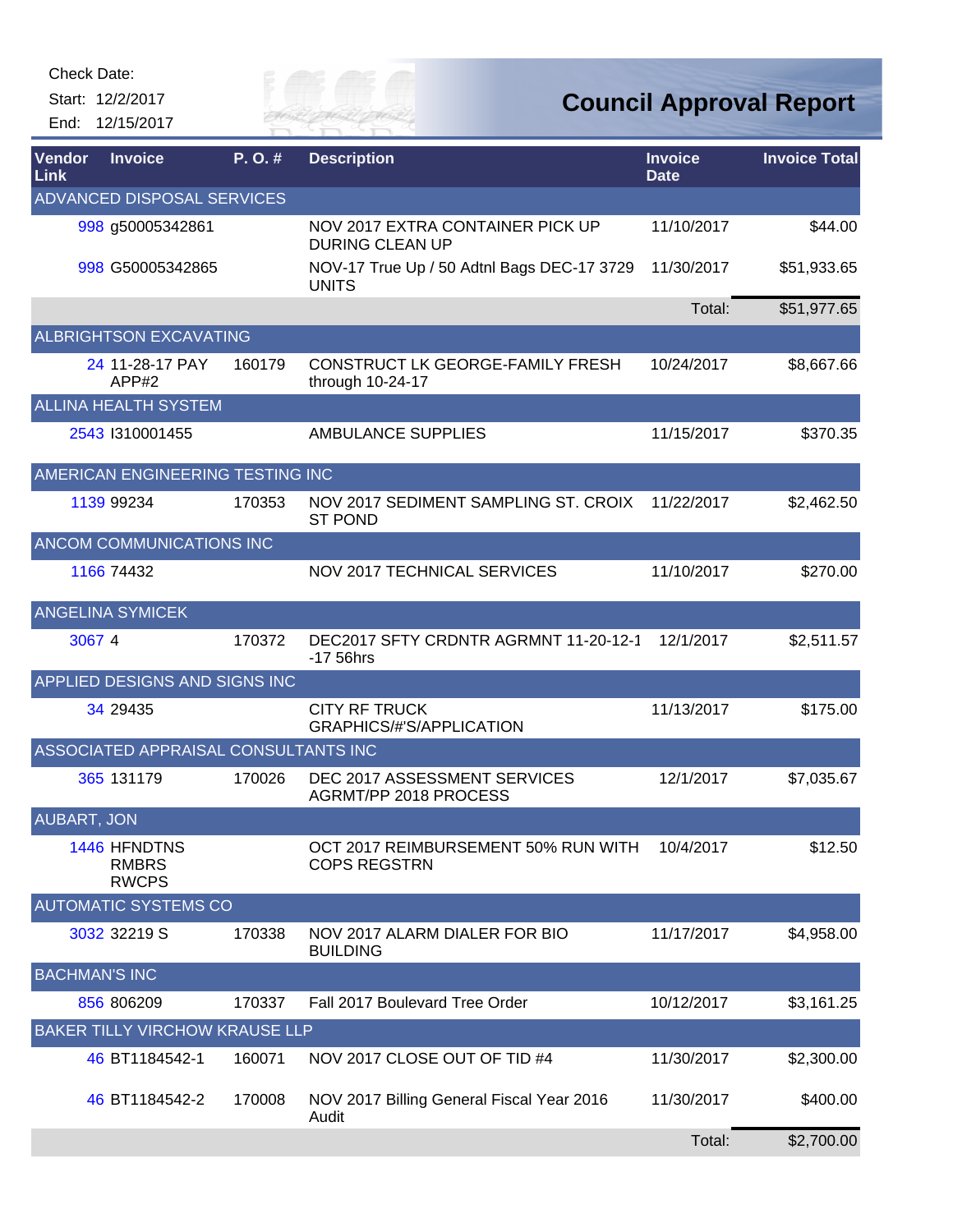| Check Date: |
|-------------|
|-------------|

Start: 12/2/2017 End: 12/15/2017



| Vendor<br>Link      | <b>Invoice</b>                      | P.O.#  | <b>Description</b>                                           | <b>Invoice</b><br><b>Date</b> | <b>Invoice Total</b> |
|---------------------|-------------------------------------|--------|--------------------------------------------------------------|-------------------------------|----------------------|
|                     | <b>BEAR GRAPHICS INC</b>            |        |                                                              |                               |                      |
|                     | 1326 0785320                        |        | NOV 2017 VOTER NUMBER PADS & TALLY<br><b>SLIPS</b>           | 11/30/2017                    | \$142.61             |
|                     | BORDER STATES INDUSTRIES, INC.      |        |                                                              |                               |                      |
|                     | 57 914213156                        | 170378 | NOV 2017 ELEC INVENTORY LINE 3 #1540<br><b>14 OF15 RCVD</b>  | 11/21/2017                    | \$4,397.70           |
|                     | 57 914241411                        | 170262 | NOV 2017 ELECTRIC TRANSFORMER<br><b>INVENTORY</b>            | 11/28/2017                    | \$12,298.07          |
|                     | 57 914222207                        | 170377 | DEC 2017 POWER PLANT SUBSTATION<br><b>PROJECT</b>            | 12/1/2017                     | \$2,559.33           |
|                     | 57 914271722                        | 170404 | DEC 2017 ELECTRIC INVENTORY                                  | 12/1/2017                     | \$2,700.00           |
|                     | 57 914271723                        | 170412 | DEC 2017 LINES 1-2 MINOR MTRLS / LINE 3<br><b>INVENTORY</b>  | 12/1/2017                     | \$4,473.36           |
|                     | 57 914289741                        | 170378 | DEC 2017 ELCTRIC INVENTORY FINAL ITEM<br><b>RECEIVED</b>     | 12/5/2017                     | \$34.75              |
|                     | 57 914299387                        | 170419 | DEC 2017 Fault Indicators Overhead                           | 12/6/2017                     | \$6,798.75           |
|                     |                                     |        |                                                              | Total:                        | \$33,261.96          |
| <b>CENTURYLINK</b>  |                                     |        |                                                              |                               |                      |
|                     | 1796 1426897609<br><b>NOV 2017</b>  |        | NOV 2017 CITY LONG DISTANCE ALLOC#37                         | 11/30/2017                    | \$132.62             |
|                     | CHIPPEWA VALLEY TECHNICAL COLLEGE   |        |                                                              |                               |                      |
|                     | 69 82075                            |        | FEB 2016 EMT RESPONDER REFRESHER                             | 3/8/2016                      | \$458.72             |
| <b>CHRIS ANFANG</b> |                                     |        |                                                              |                               |                      |
|                     | 2961 1040                           | 170399 | NOV 2017 ASPHALT PATCH 16<br>MANHOLES/1052 S FORK            | 11/8/2017                     | \$3,800.00           |
|                     | <b>CLEAR VIEW WINDOW CLEANING</b>   |        |                                                              |                               |                      |
|                     | 3133 1592                           | 170408 | NOV 2017 CITY HALL WINDOW CLEANING                           | 11/28/2017                    | \$1,100.00           |
|                     | 3133 1593                           | 170408 | 11-29-17 LIBRARY WINDOW WASHING                              | 11/29/2017                    | \$1,100.00           |
|                     |                                     |        |                                                              | Total:                        | \$2,200.00           |
|                     | <b>COMPASS MINERALS AMERICA INC</b> |        |                                                              |                               |                      |
|                     | 366 116440                          | 170310 | NOV 2017 BULK ROAD SALT                                      | 11/14/2017                    | \$3,521.95           |
|                     | COMPUTER INTEGRATION TECHNOLOGY     |        |                                                              |                               |                      |
|                     | 379 258926                          | 170045 | DEC 2017 Managed Services for up to 15<br>Servers            | 11/30/2017                    | \$1,500.00           |
| <b>CONFIRM INC</b>  |                                     |        |                                                              |                               |                      |
|                     | 3129 1165702010                     | 170400 | NOV2017 MOBILE PELICAN FAKE ID<br><b>SCANNER ALLINAGRANT</b> | 11/27/2017                    | \$5,300.00           |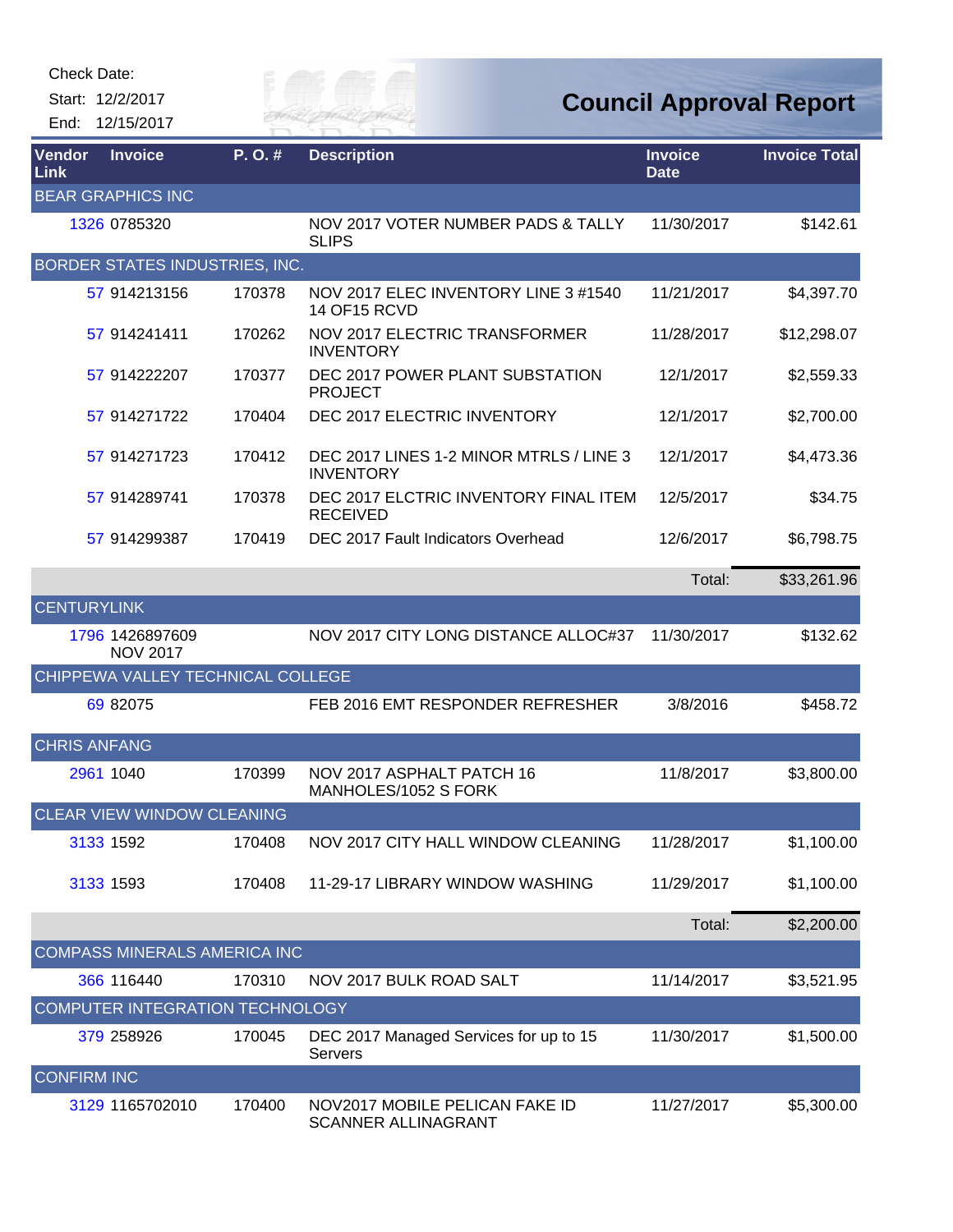| End:           | Check Date:<br>Start: 12/2/2017<br>12/15/2017 |        |                                                                   |                               | <b>Council Approval Report</b> |
|----------------|-----------------------------------------------|--------|-------------------------------------------------------------------|-------------------------------|--------------------------------|
| Vendor<br>Link | <b>Invoice</b>                                | P.O.#  | <b>Description</b>                                                | <b>Invoice</b><br><b>Date</b> | <b>Invoice Total</b>           |
|                | CORPORATE FLEET SERVICES, INC                 |        |                                                                   |                               |                                |
|                | 2786 85111 DEC 2017 170129                    |        | 2017 PD LEASED VEHICLES DEC PAYMENT                               | 11/29/2017                    | \$1,135.14                     |
|                | <b>COURT PAYMENTS</b>                         |        |                                                                   |                               |                                |
|                | 991200 120117                                 |        | RESTITUTION PYMT CIT#4N80ZDPGJ4                                   | 12/1/2017                     | \$710.00                       |
|                | 991200 120117-2                               |        | RESITUTION PYMT CIT#4N80ZFXJ3Z                                    | 12/1/2017                     | \$6.99                         |
|                | 991200 120117-3                               |        | RESITUTION PYMT CIT#4N80DWMLWV                                    | 12/1/2017                     | \$1.49                         |
|                |                                               |        |                                                                   | Total:                        | \$718.48                       |
|                | <b>CRIME STOPPERS MN</b>                      |        |                                                                   |                               |                                |
|                | 2789 2018 INVOICE                             |        | 2018 CRIME STOPPERS MN ANNUAL LEPP                                | 12/1/2017                     | \$150.00                       |
|                | <b>D CHARLES SCHAMS</b>                       |        |                                                                   |                               |                                |
|                | 3132 791274                                   | 170403 | Ambulance house- tuck-pointing                                    | 11/27/2017                    | \$925.00                       |
|                | 3132 791275                                   | 170403 | Ambulance house- tuck-pointing                                    | 11/29/2017                    | \$925.00                       |
|                |                                               |        |                                                                   | Total:                        | \$1,850.00                     |
|                | DARRELL'S SEPTIC SERVICE INC                  |        |                                                                   |                               |                                |
|                | 85 25959                                      | 170004 | NOV 2017 PORTA POTTY RENTAL DRY RUN<br><b>PARK</b>                | 11/30/2017                    | \$105.00                       |
|                | 85 25977                                      |        | <b>NOV 2017 CLEANING RESTROOM</b><br><b>WHITETAIL BIKE TRAILS</b> | 11/30/2017                    | \$45.00                        |
|                | 85 51628                                      |        | DEC 2017 PUMP SAND TRAP AT FIRE<br><b>STATION</b>                 | 12/7/2017                     | \$150.00                       |
|                |                                               |        |                                                                   | Total:                        | \$300.00                       |
|                | DELTA MANAGEMENT ASSOCIATES INC               |        |                                                                   |                               |                                |
|                | 1943 000000036479                             |        | PPE 12/03/17                                                      | 12/8/2017                     | \$195.20                       |
| <b>EFTPS</b>   |                                               |        |                                                                   |                               |                                |
|                | 7 000000036477                                |        | PPE 12/03/17                                                      | 12/8/2017                     | \$75,672.68                    |
|                | <b>EMERGENCY CARE CONSULTANTS</b>             |        |                                                                   |                               |                                |
|                | 3028 1476                                     | 170324 | NOV 2017 AMBULANCE PHYSICIAN<br>RESOLUTION 6162                   | 11/30/2017                    | \$1,500.00                     |
|                | <b>ENERGIS HIGH VOLTAGE RESOURCES INC</b>     |        |                                                                   |                               |                                |
|                | 101 28435                                     | 170326 | SEPT2017 Test Power Transfomer at Power<br>Plant                  | 12/5/2017                     | \$9,488.82                     |
|                | <b>ENTERPRISE FM TRUST</b>                    |        |                                                                   |                               |                                |
|                | 456 FBN3372300                                | 170035 | DEC 2017 POOL CAR LEASE AND<br><b>MAINTENANCE</b>                 | 12/5/2017                     | \$1,452.77                     |
|                | EO JOHNSON CO. INC                            |        |                                                                   |                               |                                |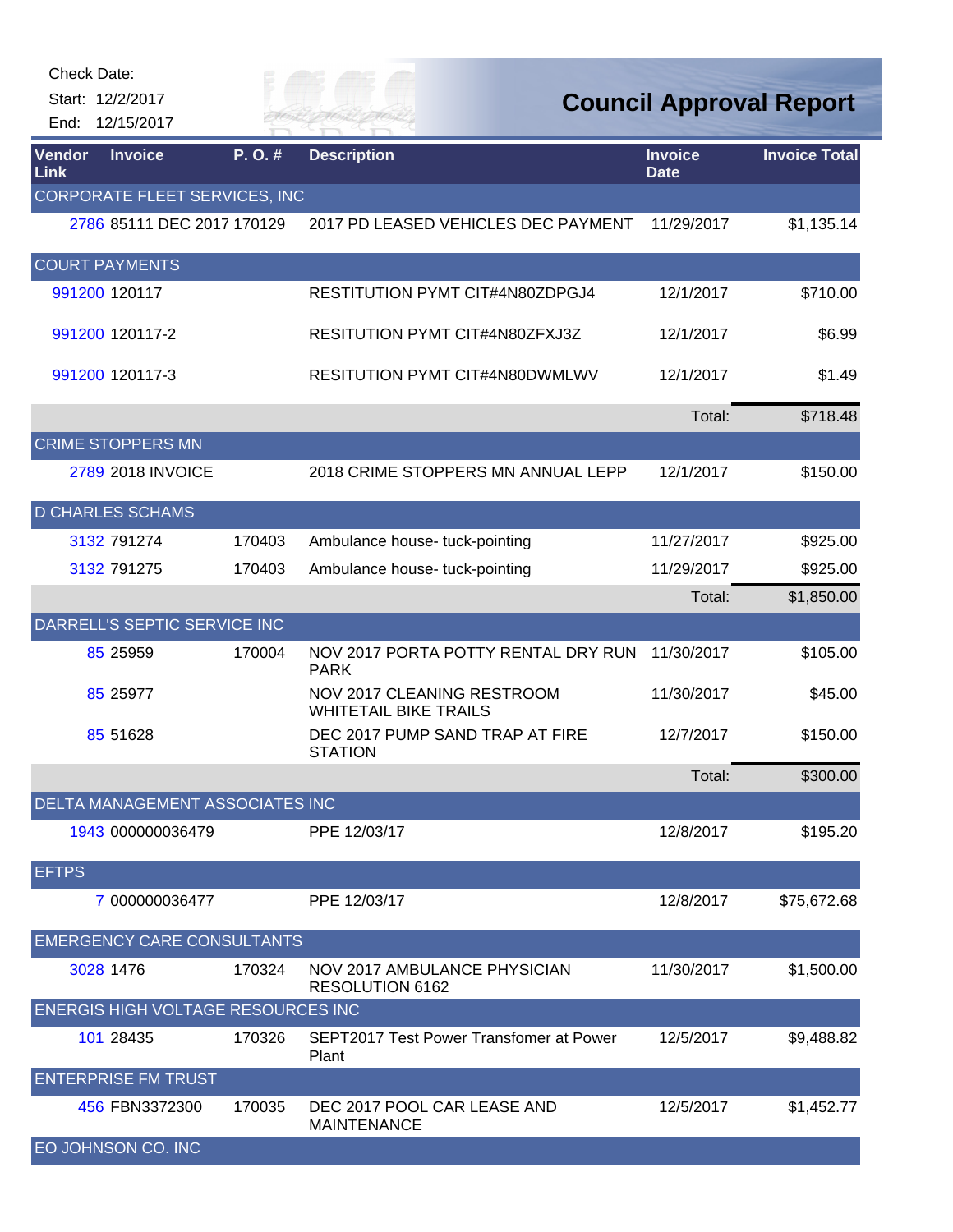Start: 12/2/2017 End: 12/15/2017 *Cuy of* 

| Vendor<br>Link  | <b>Invoice</b>                               | P. O. # | <b>Description</b>                                              | <b>Invoice</b><br><b>Date</b> | <b>Invoice Total</b> |
|-----------------|----------------------------------------------|---------|-----------------------------------------------------------------|-------------------------------|----------------------|
|                 | 98 INV214850                                 |         | 2017 PD RICOH COPIER USAGE FOR 7-19-<br>17-10-18-17             | 10/19/2017                    | \$177.18             |
|                 | 98 INV225003                                 |         | SEPT 2017 TO OCT 2017 PD CANON<br><b>OVERAGE</b>                | 11/7/2017                     | \$46.40              |
|                 | 98 21714607                                  |         | NOV 2017 LIB RICOH COPIER BASE<br><b>PAYMENT</b>                | 11/23/2017                    | \$125.74             |
|                 | 98 21753023                                  |         | DEC 2017 PD RICOH COPIER                                        | 12/4/2017                     | \$151.50             |
|                 |                                              |         |                                                                 | Total:                        | \$500.82             |
|                 | <b>ERICKSON DIVERSIFIED</b>                  |         |                                                                 |                               |                      |
|                 | 1190 2017-PATHWAY<br><b>RMBRSMT</b>          |         | REIMBURSE TRAIL EXTENSION EXPENSE<br><b>BHND FMLY FRESH</b>     | 11/30/2017                    | \$845.00             |
| <b>EXPERIAN</b> |                                              |         |                                                                 |                               |                      |
|                 | 2562 CD1808002805                            |         | NOV 2017 SERVICES FINAL PAYMENT                                 | 11/24/2017                    | \$25.00              |
|                 | <b>EXPRESS PERSONNEL SERVICES</b>            |         |                                                                 |                               |                      |
|                 | 109 19689619                                 | 170320  | OCT 2017 SEASONAL FALL LABOR 24.5hrs                            | 10/31/2017                    | \$447.13             |
|                 | 109 19689618                                 | 170320  | OCT 2017 SEASONAL FALL LABOR 33hrs                              | 10/31/2017                    | \$650.43             |
|                 |                                              |         |                                                                 | Total:                        | \$1,097.56           |
|                 | FIRST NATIONAL BANK - RF SECTION 125         |         |                                                                 |                               |                      |
|                 | 6 000000036476                               |         | PPE 12/03/17                                                    | 12/8/2017                     | \$3,851.97           |
|                 | <b>FISCHER KIMBERLY</b>                      |         |                                                                 |                               |                      |
|                 | 2293 HFNDTNS<br><b>RMBRS</b><br><b>RWCPS</b> |         | OCT 2017 REIMBURSEMENT 50% RUN WITH<br><b>COPS REGSTRN</b>      | 10/4/2017                     | \$12.50              |
|                 | FORUM COMMUNICATION CO                       |         |                                                                 |                               |                      |
|                 | 234 1930765                                  |         | NOV 2017 PULBLICATIONS/AFFIDAVITS FOR 11/30/2017<br><b>CITY</b> |                               | \$1,381.44           |
|                 | 234 177848366 -<br>2018 AMB                  |         | AMBULANCE 2018 SUBSCRIPTION FOR RF<br><b>JOURNAL</b>            | 12/1/2017                     | \$56.00              |
|                 |                                              |         |                                                                 | Total:                        | \$1,437.44           |
|                 | <b>GHD SERVICES INC</b>                      |         |                                                                 |                               |                      |
|                 | 489 894771                                   | 170091  | NOV 2017 Annual Groundwater Monitoring                          | 12/11/2017                    | \$1,693.25           |
|                 | <b>GUIDE STUDIO, INC</b>                     |         |                                                                 |                               |                      |
|                 | 2882 4139                                    | 170244  | NOV 2017 Wayfinding Project                                     | 11/30/2017                    | \$1,384.00           |
|                 | HUEBSCH LAUNDRY COMPANY                      |         |                                                                 |                               |                      |
|                 | 146 3971649                                  |         | 11-08-2017 PW BRUSHMATS/LINENS                                  | 11/8/2017                     | \$47.96              |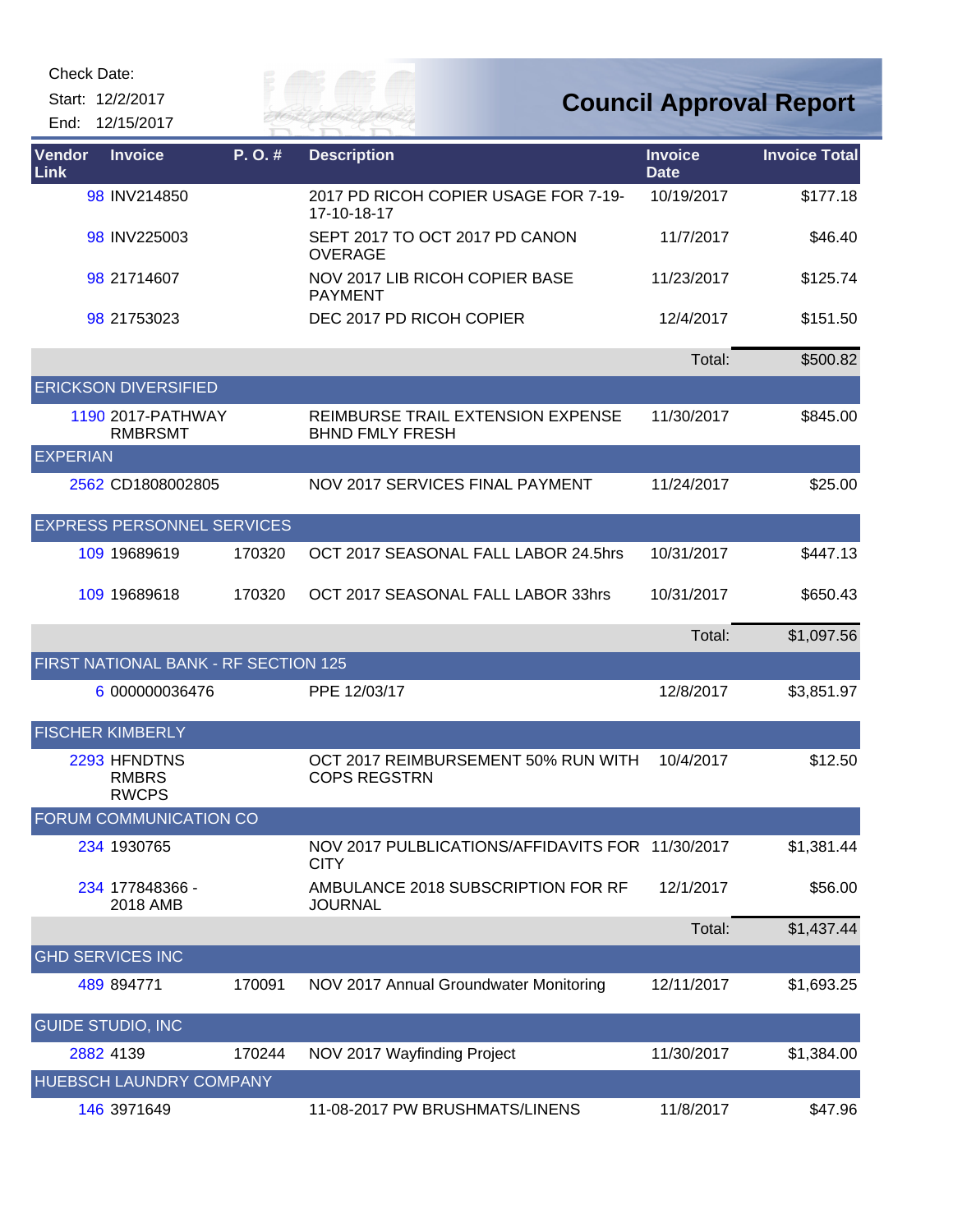| <b>Check Date:</b> |  |
|--------------------|--|
|--------------------|--|

Start: 12/2/2017

End: 12/15/2017

*Cuy of* 

| Vendor<br>Link | <b>Invoice</b> | P.O.#  | <b>Description</b>                                     | <b>Invoice</b><br><b>Date</b> | <b>Invoice Total</b> |
|----------------|----------------|--------|--------------------------------------------------------|-------------------------------|----------------------|
|                | 146 3971040    | 170032 | 11-8-17 HUEBSCH WATER UNIFORMS                         | 11/8/2017                     | \$39.32              |
|                | 146 3971042    | 170027 | 11-8-17 HUEBSCH WWTP UNIFORMS                          | 11/8/2017                     | \$35.53              |
|                | 146 3975406    |        | 11-15-17 LIBRARY BRUSHMATS                             | 11/15/2017                    | \$68.98              |
|                | 146 3974790    | 170031 | 11-15-17 HUEBSCH ELECTRIC UNIFORMS                     | 11/15/2017                    | \$196.56             |
|                | 146 3974791    | 170027 | 11-15-17 HUEBSCH WWTP UNIFORMS                         | 11/15/2017                    | \$39.32              |
|                | 146 3974792    | 170033 | 11-15-17 HUEBSCH PW UNIFORMS                           | 11/15/2017                    | \$132.12             |
|                | 146 3974793    | 170027 | 11-15-17 HUEBSCH WWTP UNIFORMS                         | 11/15/2017                    | \$35.53              |
|                | 146 3979151    |        | 11-22-17 CITY HALL BRUSHMATS                           | 11/22/2017                    | \$42.88              |
|                | 146 3979143    |        | 11-22-17 PUBLIC WORKS<br><b>BRUSHMATS/LINENS</b>       | 11/22/2017                    | \$47.96              |
|                | 146 3979139    |        | 11-22-17 PD BRUSHMATS                                  | 11/22/2017                    | \$40.77              |
|                | 146 3978525    | 170031 | 11-22-17 HUEBSCH ELECTRIC UNIFORMS                     | 11/22/2017                    | \$196.56             |
|                | 146 3978526    | 170032 | 11-22-17 HUEBSCH WATER UNIFORMS                        | 11/22/2017                    | \$39.32              |
|                | 146 3978527    | 170033 | 11-22-17 HUEBSCH PW UNIFORMS                           | 11/22/2017                    | \$132.12             |
|                | 146 3978528    | 170027 | 11-22-17 HUEBSCH WWTP UNIFORMS                         | 11/22/2017                    | \$35.53              |
|                | 146 3982219    | 170031 | 11-29-17 HUEBSCH ELECTRIC UNIFORMS                     | 11/29/2017                    | \$339.48             |
|                | 146 3982220    | 170032 | 11-29-17 HUEBSCH WATER UNIFORMS                        | 11/29/2017                    | \$39.32              |
|                | 146 3982221    |        | 170033 11-29-17 HUEBSCH PW UNIFORMS                    | 11/29/2017                    | \$185.92             |
|                | 146 3982222    | 170027 | 11-29-17 HUEBSCH WWTP UNIFORMS                         | 11/29/2017                    | \$35.53              |
|                | 146 3982834    |        | 11-29-17 LIBRARY BRUSHMATS                             | 11/29/2017                    | \$86.08              |
|                | 146 3986474    | 170033 | 12-6-17 HUEBSCH PW UNIFORMS                            | 12/6/2017                     | \$141.30             |
|                | 146 3986472    | 170031 | 12-6-17 HUEBSCH ELECTRIC UNIFORMS                      | 12/6/2017                     | \$220.49             |
|                |                |        |                                                        | Total:                        | \$2,178.58           |
| & S GROUP, INC |                |        |                                                        |                               |                      |
|                | 2787 46121     | 170346 | NOV 2017 Glen Park Pavilion/Safe Room-<br>StormShelter | 11/30/2017                    | \$42,507.00          |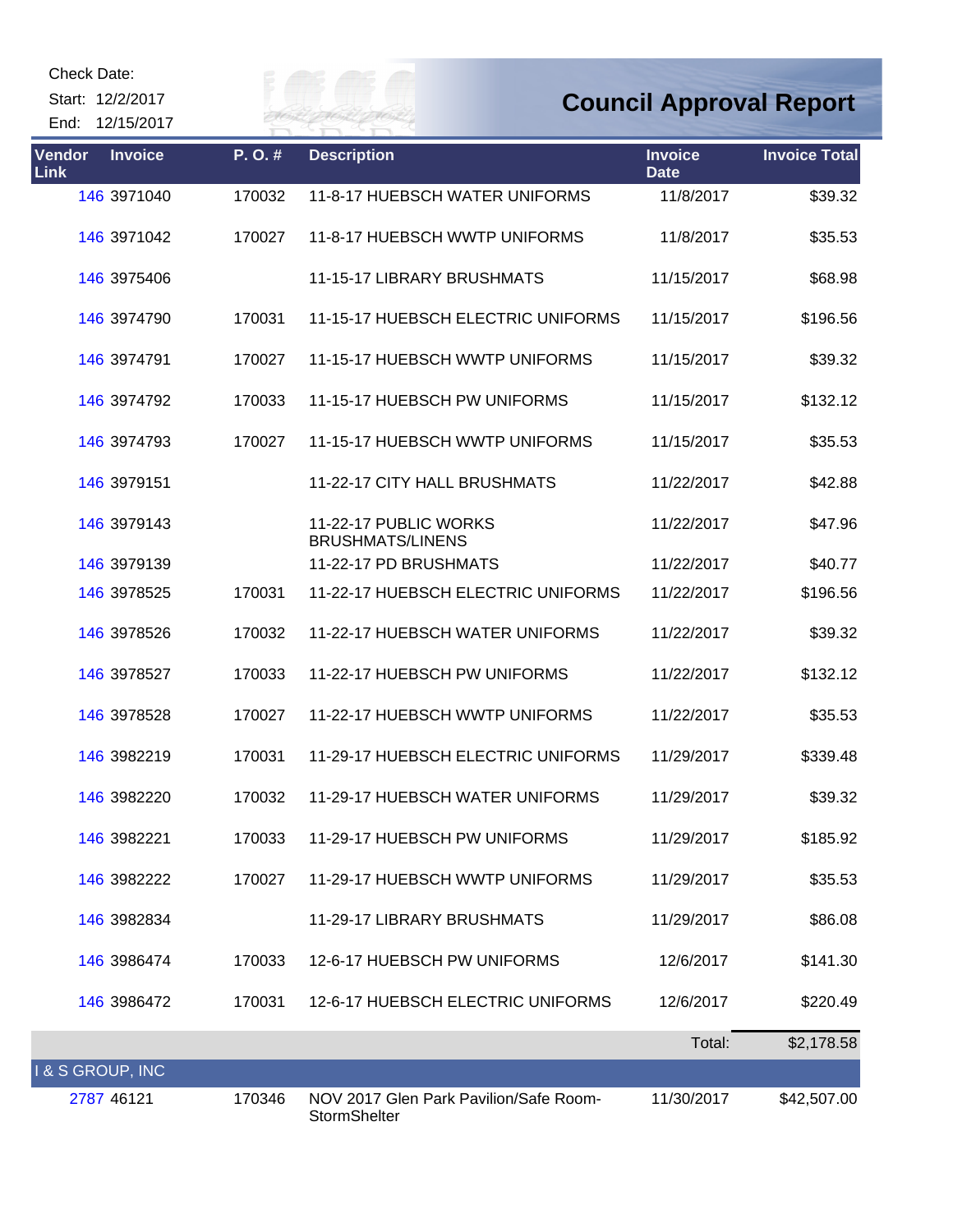| <b>Check Date:</b>     |                                       |        |                                                                  |                               |                                |
|------------------------|---------------------------------------|--------|------------------------------------------------------------------|-------------------------------|--------------------------------|
|                        | Start: 12/2/2017                      |        |                                                                  |                               | <b>Council Approval Report</b> |
| End:                   | 12/15/2017                            |        |                                                                  |                               |                                |
| Vendor<br>Link         | <b>Invoice</b>                        | P.O.#  | <b>Description</b>                                               | <b>Invoice</b><br><b>Date</b> | <b>Invoice Total</b>           |
| <b>INFOSEND INC</b>    |                                       |        |                                                                  |                               |                                |
|                        | 150 129264                            | 170055 | 2017 RFMU MONTHLY STATEMENT<br><b>SERVICES</b>                   | 11/30/2017                    | \$3,086.40                     |
|                        |                                       |        | INTERNATIONAL CITY MGMT ASSOC RETIREMENT CORP                    |                               |                                |
|                        | 1 000000036471                        |        | PPE 12/03/17                                                     | 12/8/2017                     | \$20,321.93                    |
|                        | 1 000000036472                        |        | PPE 12/03/17                                                     | 12/8/2017                     | \$355.00                       |
|                        |                                       |        |                                                                  | Total:                        | \$20,676.93                    |
|                        | <b>ITL PATCH COMPANY INC</b>          |        |                                                                  |                               |                                |
|                        | 1744 50098                            |        | NOV 2017 PD PATCH EMBROIDERY                                     | 11/3/2017                     | \$214.95                       |
| <b>J&amp;J GIS LLC</b> |                                       |        |                                                                  |                               |                                |
|                        | 651 NOV 2017<br><b>SERVICES</b>       | 170057 | NOVEMBER 2017 GIS SERVICES                                       | 12/5/2017                     | \$1,665.00                     |
| <b>JOBSHQ</b>          |                                       |        |                                                                  |                               |                                |
|                        | 162 1930131                           |        | NOV 2017 RFMU ADMIN ASSISTANT<br><b>POSTING</b>                  | 11/30/2017                    | \$43.55                        |
|                        | KENDELL DOORS AND HARDWARE            |        |                                                                  |                               |                                |
|                        | 1814 SI053153                         |        | <b>AMBULANCE KEYS</b>                                            | 12/5/2017                     | \$25.00                        |
|                        | 1814 SI053151                         |        | DEC 2017 ON SITE KEYING                                          | 12/5/2017                     | \$490.00                       |
|                        |                                       |        |                                                                  | Total:                        | \$515.00                       |
|                        | <b>KRAUSE POWER ENGINEERING LLC</b>   |        |                                                                  |                               |                                |
|                        | 171 10-14-17<br><b>INVOICE</b>        | 150223 | <b>DESIGN SERVICES FOR POWERPLANT</b><br><b>THROUGH 10-14-17</b> | 10/14/2017                    | \$78,169.83                    |
|                        | LEAGUE OF MINNESOTA CITIES            |        |                                                                  |                               |                                |
|                        | 660 265543                            |        | OCT-NOV 2017 WEB ADVERTISING IT TECH<br><b>ASSISTANT</b>         | 11/29/2017                    | \$300.00                       |
|                        | 660 265918                            |        | WEB ADVRTSNG RFMU ADMIN ASSISTANT                                | 11/30/2017                    | \$203.55                       |
|                        |                                       |        |                                                                  | Total:                        | \$503.55                       |
| <b>LEXIPOL LLC</b>     |                                       |        |                                                                  |                               |                                |
|                        | 2221 22603                            | 170416 | FIRE POLICY MANUAL ANNUAL<br><b>SUBSCRIPTION</b>                 | 12/1/2017                     | \$1,623.00                     |
|                        | <b>LIBRARY REFUNDS &amp; PAYMENTS</b> |        |                                                                  |                               |                                |
|                        | 995500 2017-19                        |        | NOV 2017 HOTEL REIMBURSEMENT WLA<br><b>CNF MERIT WINNER</b>      | 11/20/2017                    | \$56.11                        |
|                        | 995500 2017-22 R<br><b>PAULUS</b>     |        | 12-7-2017 PHOTO BOOTH AT RFPL OPEN<br><b>HOUSE</b>               | 11/28/2017                    | \$100.00                       |
|                        | 995500 2017-23 C<br><b>LONEY</b>      |        | 12-7-17 COSTUMED CAROLERS RFPL OPEN<br><b>HOUSE</b>              | 11/28/2017                    | \$50.00                        |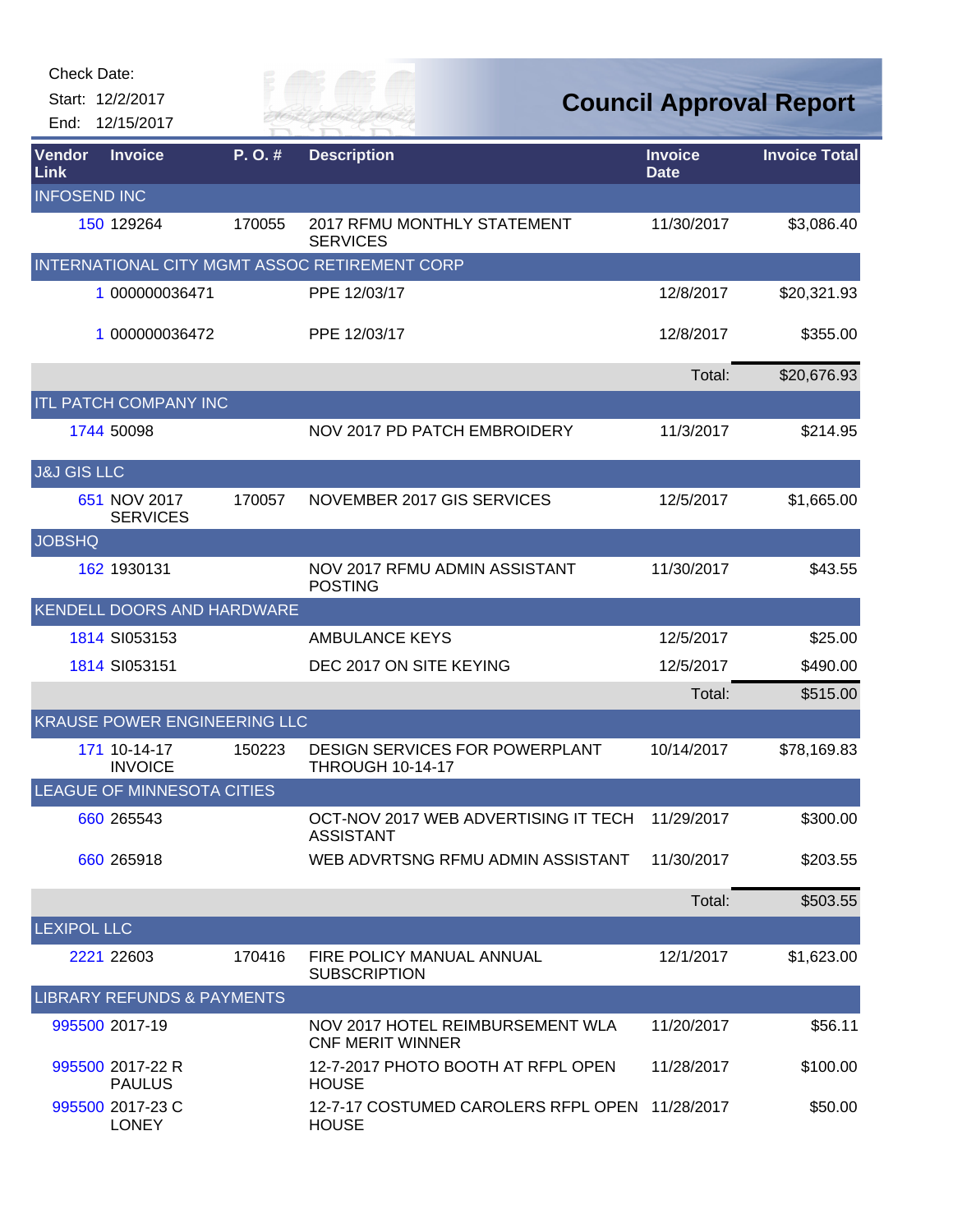Start: 12/2/2017 End: 12/15/2017



| Vendor<br>Link | <b>Invoice</b>                         | P.O.#  | <b>Description</b>                                           | <b>Invoice</b><br><b>Date</b> | <b>Invoice Total</b> |
|----------------|----------------------------------------|--------|--------------------------------------------------------------|-------------------------------|----------------------|
|                | 995500 2017-20 L<br><b>EVERT</b>       |        | 12-7-17 AUTHOR PRESENTATION RFPL<br><b>OPEN HOUSE</b>        | 11/28/2017                    | \$350.00             |
|                | 995500 2017-21 M<br><b>DODGE</b>       |        | 12-7-17 FACE PAINTING RFPL OPEN HOUSE                        | 11/28/2017                    | \$200.00             |
|                |                                        |        |                                                              | Total:                        | \$756.11             |
|                | <b>LOFFLER COMPANIES INC</b>           |        |                                                              |                               |                      |
|                | 182 21708055                           |        | NOV 2017 FIRE DEPARTMENT KONICA<br><b>BASE PYMNT</b>         | 11/23/2017                    | \$216.00             |
|                | 182 21708057                           |        | CITY HALL MAILROOM PRINTER 8-9-17-11-<br><b>14-17 USAGE</b>  | 11/23/2017                    | \$1,168.78           |
|                | 182 344894803                          |        | DEC 2017 BASE PYMT / NOV 2017<br>USAGE/OVERAGES              | 11/24/2017                    | \$197.23             |
|                | 182 21708058                           |        | NOV 2017 PW BASE PYMT / 10-20-11-9-17<br><b>USAGE</b>        | 11/27/2017                    | \$257.94             |
|                | 182 21708056                           |        | <b>NOV 2017 MUNICIPAL COURT BASE</b><br>PAYMENT / NO OVERAGE | 11/27/2017                    | \$135.00             |
|                | 182 2679456                            |        | DEC 2017 BASE PAYMENT MUNICIPAL<br><b>COURT</b>              | 12/1/2017                     | \$79.06              |
|                | 182 2682564                            |        | NOV 2017 ENGINEERING PRINTER FINAL<br><b>PAYMENT</b>         | 12/4/2017                     | \$60.07              |
|                |                                        |        |                                                              | Total:                        | \$2,114.08           |
|                | <b>MAILROOM FINANCE CO</b>             |        |                                                              |                               |                      |
|                | 845 OCT 2017<br><b>POSTAGE</b>         | 170066 | OCTOBER 2017 POSTAGE MACHINE FUNDS                           | 11/17/2017                    | \$1,000.00           |
|                | <b>MATHY CONSTRUCTION CO</b>           |        |                                                              |                               |                      |
|                | 1184 5500041297<br>PAYAP#1             | 170333 | 2017 Mill & Overlay Program to 10-31-17                      | 10/31/2017                    | \$221,294.86         |
|                | MINNESOTA CHILD SUPPORT PAYMENT CENTER |        |                                                              |                               |                      |
|                | 1618 000000036478                      |        | PPE 12/03/17                                                 | 12/8/2017                     | \$23.53              |
|                | NOREEN, MICHAEL                        |        |                                                              |                               |                      |
|                | 198 PER DIEM 12-<br>$11 - 17$          |        | APPA DEC 10-DEC 12 2017 CONFERENCE<br><b>SAN FRANSISCO</b>   | 12/10/2017                    | \$228.33             |
|                | NORTHERN STATES POWER COMPANY WI       |        |                                                              |                               |                      |
|                | 344 569466832                          |        | 10-14-17 to 11-11-17 PRESCOTT AMB BLDG<br><b>POWER BILL</b>  | 11/13/2017                    | \$249.21             |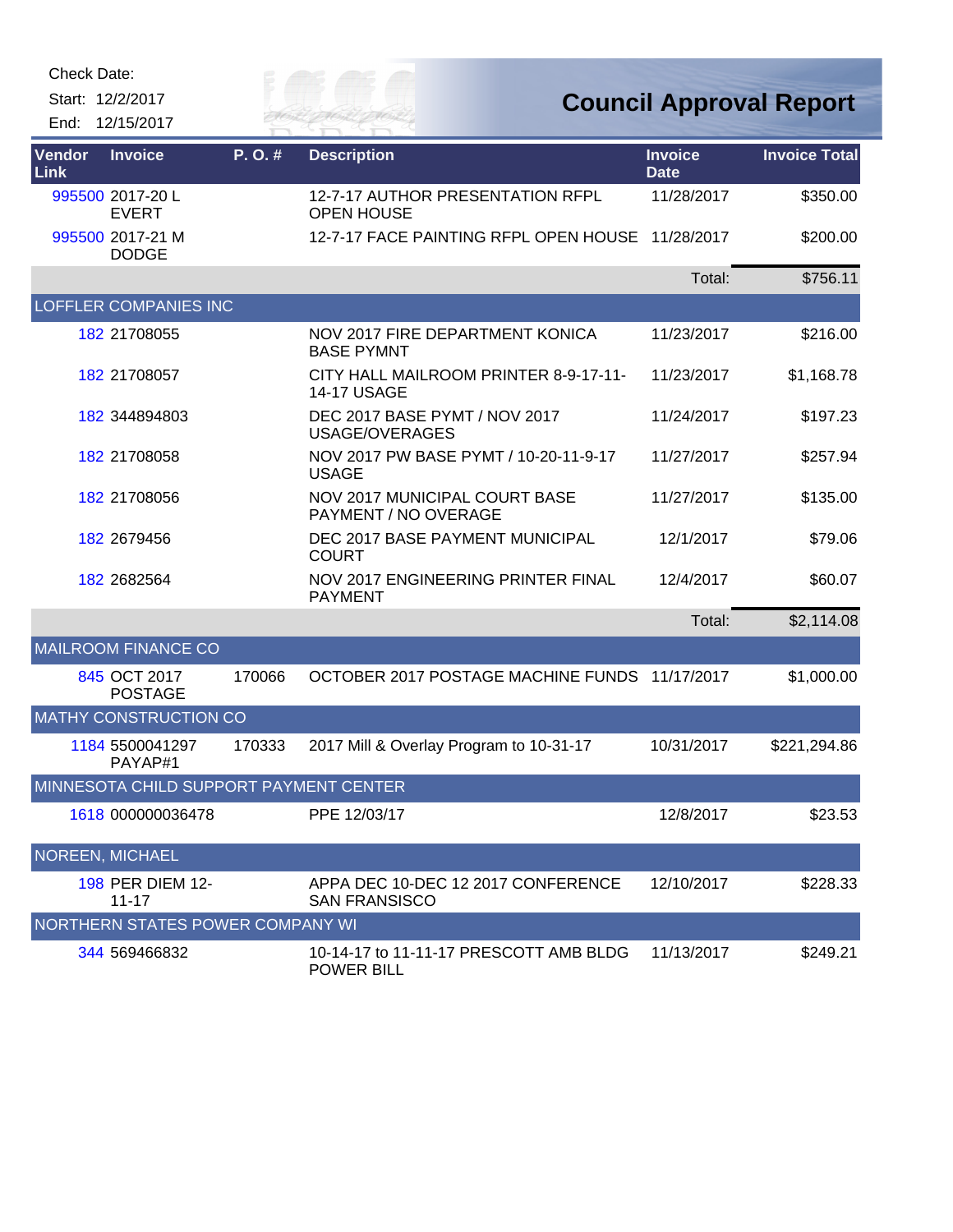Start: 12/2/2017 End: 12/15/2017 *Cuy of* 

| Vendor<br>Link         | <b>Invoice</b>                       | P.O.#  | <b>Description</b>                                         | <b>Invoice</b><br><b>Date</b> | <b>Invoice Total</b> |
|------------------------|--------------------------------------|--------|------------------------------------------------------------|-------------------------------|----------------------|
|                        | OLDCASTLE PRECAST INC                |        |                                                            |                               |                      |
|                        | 3078 120039104                       | 170386 | NOV 2017 POWER PLANT SUBSTATION<br><b>PROJECT</b>          | 11/28/2017                    | \$5,234.06           |
|                        | 3078 120039145                       | 170395 | DEC 2017 Power plant project                               | 12/1/2017                     | \$8,147.90           |
|                        | 3078 120039147                       | 170395 | DEC 2017 Power plant project                               | 12/1/2017                     | \$6,945.40           |
|                        | 3078 120039148                       | 170386 | DEC 2017 POWER PLANT SUBSTATION<br><b>PROJECT</b>          | 12/1/2017                     | \$5,965.81           |
|                        |                                      |        |                                                            | Total:                        | \$26,293.17          |
|                        | ONE TIME PAY VENDOR                  |        |                                                            |                               |                      |
|                        | 9999 HPC HOTEL 10-<br>20-17#2        |        | 2 NIGHTS FOR 10-20-17 HPC CONFERENCE<br>LACROSSE, WI       | 10/19/2017                    | \$383.64             |
|                        | 9999 HPC HOTEL 10-<br>20-17#1        |        | 2 ROOMS FOR 10-20-17 HPC CONFERENCE<br>LACROSSE, WI        | 10/20/2017                    | \$247.44             |
|                        |                                      |        |                                                            | Total:                        | \$631.08             |
| <b>PAYPAL</b>          |                                      |        |                                                            |                               |                      |
|                        | 639 DEC 2017 FEE                     |        | DECEMBER MONTHLY SERVICE FEE                               | 12/5/2017                     | \$30.00              |
| <b>PELION BENEFITS</b> |                                      |        |                                                            |                               |                      |
|                        | 5 000000036475                       |        | PPE 12/03/17                                               | 12/8/2017                     | \$264.54             |
| PESKAR, IRV            |                                      |        |                                                            |                               |                      |
|                        | 1495 2017 SFTY<br><b>FTWR RMBRS</b>  |        | 2017 SAFETY FOOTWEAR<br><b>REIMBURSEMENT</b>               | 11/29/2017                    | \$150.00             |
|                        | PIERCE COUNTY TREASURER              |        |                                                            |                               |                      |
|                        | 210 2017 DOG LIC<br><b>STLMNT</b>    |        | 2017 DOG LICENSE SETTLEMENT                                | 11/30/2017                    | \$1,034.50           |
|                        | 210 487                              |        | 2017 TAX BILL PROCESSING FOR RE 2858<br>/PP 262            | 12/8/2017                     | \$436.80             |
|                        |                                      |        |                                                            | Total:                        | \$1,471.30           |
|                        | PLUMMER CONCRETE & ASSOCIATES INC    |        |                                                            |                               |                      |
|                        | 214 124752                           | 170366 | OCT 2017 CURB RPLCMNT 1052 S FORK DR 10/12/2017            |                               | \$440.00             |
| <b>POSTMASTER</b>      |                                      |        |                                                            |                               |                      |
|                        | 276 2018<br>PRMT#1PSTMS<br>TFEE      |        | 2018 POSTMASTER FEES PRESORT/USPS<br><b>MARKETING MAIL</b> | 11/20/2017                    | \$450.00             |
|                        | PRESCOTT WATER & SEWER UTILITY       |        |                                                            |                               |                      |
|                        | 1611 7558-01SEP-<br><b>NOV WATER</b> |        | SEPT-NOV 2017 PRESCOTT AMB BLDG<br><b>WATER BILL</b>       | 11/29/2017                    | \$173.64             |
|                        | <b>RIVER CITY ELECTRIC</b>           |        |                                                            |                               |                      |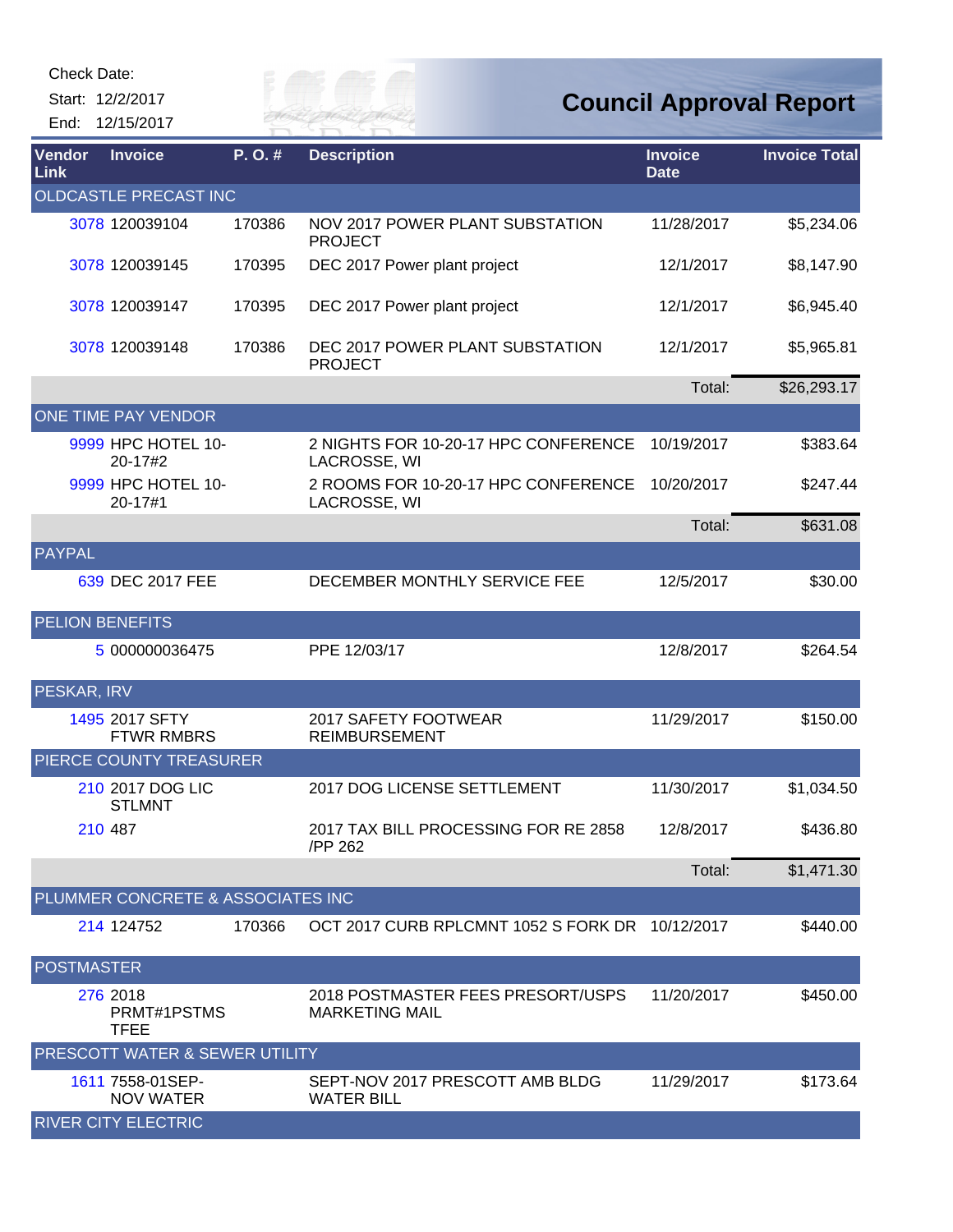| <b>Check Date:</b>                  |                                     |         |                                                            |                               |                                |
|-------------------------------------|-------------------------------------|---------|------------------------------------------------------------|-------------------------------|--------------------------------|
| Start: 12/2/2017<br>End: 12/15/2017 |                                     |         | ily of<br><b>ZER FAI</b>                                   |                               | <b>Council Approval Report</b> |
| Vendor<br><b>Link</b>               | <b>Invoice</b>                      | P. O. # | <b>Description</b>                                         | <b>Invoice</b><br><b>Date</b> | <b>Invoice Total</b>           |
| 1291 1235                           |                                     |         | INSTALLED METER SOCKET FOR PATHWAY<br><b>LIGHTING</b>      | 9/6/2017                      | \$2,500.00                     |
| 1291 1277                           |                                     |         | STREET LIGHT REPAIR VET PARK<br><b>UNDERNEATH BRIDGE</b>   | 11/6/2017                     | \$525.00                       |
|                                     |                                     |         |                                                            | Total:                        | \$3,025.00                     |
|                                     | RIVER FALLS CHAMBER OF COMMERCE INC |         |                                                            |                               |                                |
| 225 16205                           |                                     |         | NOV 2017 5 CHAMBER CHECKS ORDERED                          | 11/16/2017                    | \$300.00                       |
| 225 16236                           |                                     |         | DEC 2017 CHAMBER CHECKS ORDERED                            | 12/1/2017                     | \$20.00                        |
|                                     |                                     |         |                                                            | Total:                        | \$320.00                       |
|                                     | RIVER FALLS SENIOR CITIZENS         |         |                                                            |                               |                                |
| 438 DEC 2017                        | <b>SENIOR DNTN</b>                  | 170034  | DEC 2017 SENIOR CITIZEN MONTHLY<br><b>DONATION</b>         | 12/8/2017                     | \$500.00                       |
|                                     | ROSS & ASSOCIATES LTD               |         |                                                            |                               |                                |
|                                     | 375 RF SUBSTN AP 170309<br>PAY#3    |         | NEW POWER PLANT SUBSTATION<br>BUILDING to 11-28-17         | 11/28/2017                    | \$156,349.10                   |
| <b>RUNNING INC</b>                  |                                     |         |                                                            |                               |                                |
| 1573 17737                          |                                     | 170096  | 2017 Taxi Management Services through 12-6-<br>17          | 12/6/2017                     | \$17,963.24                    |
| <b>SAVATREE</b>                     |                                     |         |                                                            |                               |                                |
| 772 4735751                         |                                     | 170036  | SEPT 2017 CITY TREE TRIMMING/REMOVL                        | 9/27/2017                     | \$1,710.00                     |
| 772 4933294                         |                                     | 170219  | NOV 2017 CITY & PARKS TREE<br>TRIMMING/RMVL                | 11/27/2017                    | \$3,710.00                     |
|                                     |                                     |         |                                                            | Total:                        | \$5,420.00                     |
| <b>SCHMITT TIMBER</b>               |                                     |         |                                                            |                               |                                |
| 1359 2152                           |                                     |         | DEC 2017 SNOW REMOVAL SUPPLIES                             | 12/4/2017                     | \$39.00                        |
|                                     | SCHOOL DISTRICT OF RIVER FALLS      |         |                                                            |                               |                                |
|                                     | 229 2016-2017<br><b>YEARBOOK</b>    |         | 2016-2017 RFHS YEARBOOK                                    | 11/15/2017                    | \$55.00                        |
|                                     | SHRED-IT US HOLDCO, INC             |         |                                                            |                               |                                |
|                                     | 2439 8123606267                     | 170054  | NOV 2017 SHREDDING AT CITY HALL                            | 11/22/2017                    | \$310.90                       |
| SPLITTGERBER, AILENE                |                                     |         |                                                            |                               |                                |
| 1209 HFNDTNS                        | <b>RMBRS</b><br><b>RWCPS</b>        |         | OCT 2017 REIMBURSEMENT 50% RUN WITH<br><b>COPS REGSTRN</b> | 10/9/2017                     | \$12.50                        |
|                                     | ST CROIX COUNTY CLERK               |         |                                                            |                               |                                |
|                                     | 650 2017 DOG LIC<br><b>STLMNT</b>   |         | 2017 DOG LICENSE SETTLEMENT                                | 11/30/2017                    | \$269.00                       |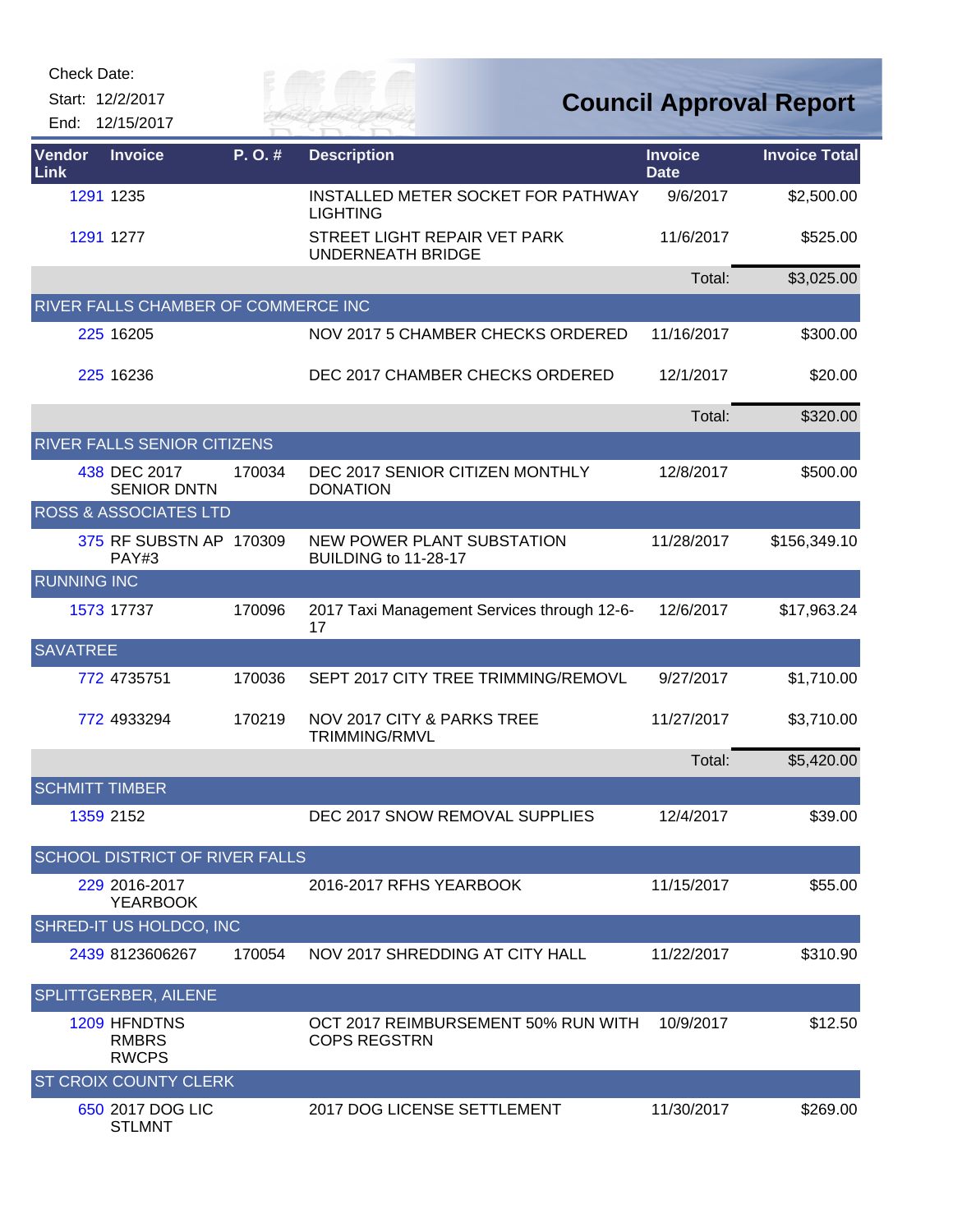Start: 12/2/2017

End: 12/15/2017

Gity of

**Council Approval Report**

| Vendor<br>Link        | <b>Invoice</b>                             | $P. O.$ # | <b>Description</b>                                                      | <b>Invoice</b><br><b>Date</b> | <b>Invoice Total</b> |
|-----------------------|--------------------------------------------|-----------|-------------------------------------------------------------------------|-------------------------------|----------------------|
|                       | <b>ST CROIX VALLEY SART INC</b>            |           |                                                                         |                               |                      |
|                       | 256 895                                    |           | <b>NOV 2017 FORENSIC SERVICES</b>                                       | 11/5/2017                     | \$200.00             |
|                       | <b>STAFFORD ROSENBAUM</b>                  |           |                                                                         |                               |                      |
|                       | 2522 1192808                               | 170406    | MARCH 2017 TOWN OF TROY SUIT LEGAL<br><b>SERVICE FEES</b>               | 3/9/2017                      | \$2,228.97           |
|                       | 2522 1194519                               | 170406    | APRIL 2017 TOWN OF TROY SUIT LEGAL<br><b>SERVICE FEES</b>               | 4/28/2017                     | \$6,965.50           |
|                       | 2522 1195376                               | 170406    | MAY 2017 TOWN OF TROY SUIT LEGAL<br><b>SERVICE FEES</b>                 | 5/17/2017                     | \$7,875.00           |
|                       | 2522 1196976                               | 170406    | JUNE 2017 TOWN OF TROY SUIT LEGAL<br><b>SERVICE FEES</b>                | 6/30/2017                     | \$850.00             |
|                       | 2522 1201457                               | 170406    | AUG-SEPT 2017 TOWNOFTROY SUIT LEGAL 10/19/2017<br><b>SERVICE FEES</b>   |                               | \$23,347.50          |
|                       | 2522 1203015                               | 170406    | OCT 2017 TOWN OF TROY SUIT LEGAL<br><b>SERVICE FEES</b>                 | 11/27/2017                    | \$22,877.36          |
|                       |                                            |           |                                                                         | Total:                        | \$64,144.33          |
|                       | STATE OF WI - DEPT OF TRANSPORTATION       |           |                                                                         |                               |                      |
|                       | 219 2017 UT209 LIC<br><b>PLATE</b>         |           | UT209 2017 CHEV SILVERADO PICK UP<br><b>LICENSE PLATE</b>               | 11/29/2017                    | \$5.00               |
|                       | <b>219 ST5618 LICENS</b><br><b>PLATES</b>  |           | 2017 ST5618 LICENSE PLATES FOR 2018<br><b>CHEV SILVERADO</b>            | 11/29/2017                    | \$5.00               |
|                       | 219 2018 PLOW<br><b>TRK PLATES</b>         |           | 2017 FREIGHTLINER PLOW TRUCK PLATES                                     | 12/5/2017                     | \$75.50              |
|                       |                                            |           |                                                                         | Total:                        | \$85.50              |
|                       | <b>STEVENS ENGINEERS</b>                   |           |                                                                         |                               |                      |
|                       | 791 11275                                  | 170230    | Const. Services - Family Fresh thru 11-18-17                            | 11/30/2017                    | \$904.00             |
|                       | <b>STUART C IRBY TOOL AND SAFETY</b>       |           |                                                                         |                               |                      |
|                       | 156 S010492889.00 170396<br>1              |           | DEC 2017 LINE 1 STR-MNR MTRLS / LINE 2<br><b>INVENTORY</b>              | 12/4/2017                     | \$1,212.00           |
|                       | <b>SWENSON, WILLIAM</b>                    |           |                                                                         |                               |                      |
|                       | 264 2017 SFTY<br><b>FTWR RMBRS</b>         |           | 2017 SAFETY FOOTWEAR<br><b>REIMBURSEMENT</b>                            | 12/6/2017                     | \$150.00             |
|                       | <b>SYLVESTER CUSTOM GRINDING, INC</b>      |           |                                                                         |                               |                      |
|                       | 3130 320                                   | 170398    | NOV 2017 LEAVES/GRASS COMPOST<br><b>GRINDING</b>                        | 11/30/2017                    | \$13,560.00          |
|                       | TOLTZ, KING, DUVALL, ANDERSON & ASSOCIATES |           |                                                                         |                               |                      |
|                       | 2172 002017004603                          | 170300    | NORTH SANITARY INTERCEPTOR<br>THROUGH OCT 2017                          | 11/15/2017                    | \$34,660.02          |
|                       | 2172 002017004982                          | 170300    | NOV 2017 NORTH SANITARY INTERCEPTOR 12/11/2017<br><b>SANITARY SWR P</b> |                               | \$82.44              |
|                       |                                            |           |                                                                         | Total:                        | \$34,742.46          |
| <b>TRICIA TRAYNOR</b> |                                            |           |                                                                         |                               |                      |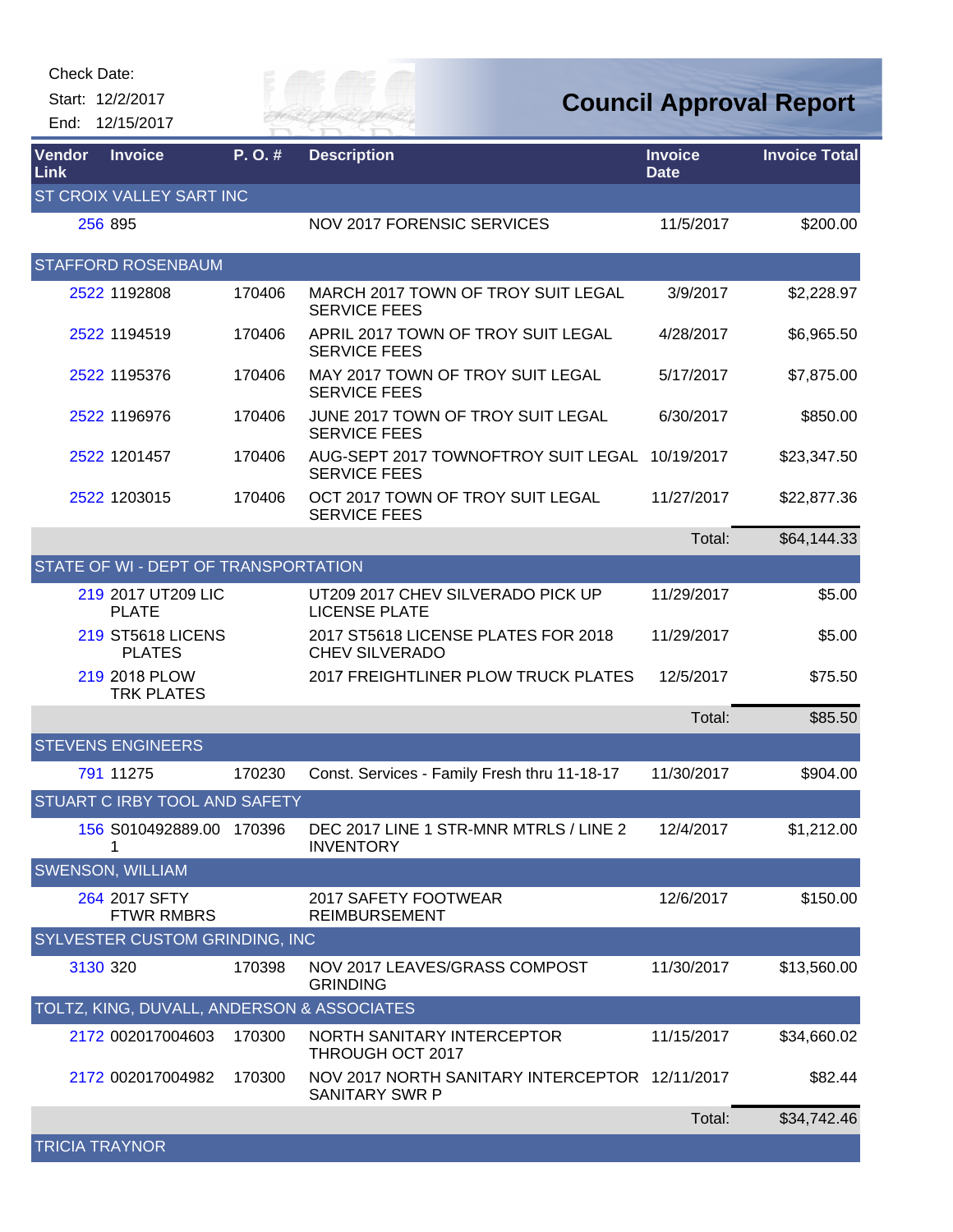Start: 12/2/2017

*City of* End: 12/15/2017

| Vendor<br>Link         | <b>Invoice</b>                               | P.O.#  | <b>Description</b>                                           | <b>Invoice</b><br><b>Date</b> | <b>Invoice Total</b> |
|------------------------|----------------------------------------------|--------|--------------------------------------------------------------|-------------------------------|----------------------|
|                        | 2393 HFNDTNS<br><b>RMBRS</b><br><b>RWCPS</b> |        | OCT 2017 REIMBURSEMENT 50% RUN WITH<br><b>COPS REGSTRN</b>   | 9/21/2017                     | \$12.50              |
|                        | 2393 HFNDTNS<br><b>RMBRS LIB5K</b>           |        | OCT 2017 REIMBURSEMENT RFLF 5K RUN<br><b>RUN</b>             | 10/19/2017                    | \$12.50              |
|                        |                                              |        |                                                              | Total:                        | \$25.00              |
|                        | <b>UHL COMPANY INC</b>                       |        |                                                              |                               |                      |
|                        | 446 54114                                    | 170193 | DEC 2017 Upgrade building Automation<br>System               | 12/5/2017                     | \$4,940.70           |
|                        | US BANK NATIONAL ASSOC                       |        |                                                              |                               |                      |
|                        | 284 4708885-2011B                            |        | 2011B SEWER REV BOND ADMIN FEES                              | 7/25/2017                     | \$450.00             |
|                        | 284 NOV 2017 P-<br><b>CARDS</b>              |        | NOVEMBER 2017 P-CARD TRANSACTIONS                            | 11/27/2017                    | \$117,895.52         |
|                        |                                              |        |                                                              | Total:                        | \$118,345.52         |
|                        | USIC LOCATING SERVICES LLC                   |        |                                                              |                               |                      |
|                        | 286 264768                                   | 170070 | NOV 2017 LOCATING STORM / SANITARY                           | 11/30/2017                    | \$1,572.38           |
|                        | 286 264765                                   | 170068 | NOV 2017 LOCATING WATER / ELECTRIC                           | 12/7/2017                     | \$3,326.90           |
|                        |                                              |        |                                                              | Total:                        | \$4,899.28           |
|                        | <b>UWEC PRINTING SERVICES</b>                |        |                                                              |                               |                      |
|                        | 2432 274075                                  |        | NOV 2017 RFMU CUSTOMER APPLICATIONS 11/15/2017<br>QTY 500    |                               | \$97.02              |
|                        | <b>VANDEWALLE &amp; ASSOCIATES</b>           |        |                                                              |                               |                      |
|                        | 3076 201708036                               | 170407 | AUG 2017 TOWNOFTROY TRIAL EXPERT<br><b>TESTIMONY SRVCS</b>   | 8/17/2017                     | \$5,083.15           |
|                        | 3076 201709021                               | 170407 | SEPT 2017 TOWNOFTROY TRIAL EXPERT<br><b>TESTIMONY SRVCS</b>  | 9/19/2017                     | \$6,469.25           |
|                        | 3076 201711052                               | 170407 | NOV 2017 TOWNOFTROY TRIAL EXPERT<br><b>TESTIMONY SRVCS</b>   | 11/16/2017                    | \$6,365.80           |
|                        | 3076 201711067                               | 170407 | NOV17-NOV22-17 TOWNOFTROY SUIT<br><b>EXPRT TSTMNY SRVCS</b>  | 11/22/2017                    | \$5,519.40           |
|                        |                                              |        |                                                              | Total:                        | \$23,437.60          |
|                        | <b>VIKING ELECTRIC SUPPLY INC</b>            |        |                                                              |                               |                      |
|                        | 750 S001045560.00<br>1                       |        | PW BLDG RFMU COUNTERTOP STATIONS<br><b>ELECTRIC LINECREW</b> | 11/29/2017                    | \$351.24             |
|                        | <b>WATER CONSERVATION SERVICE</b>            |        |                                                              |                               |                      |
|                        | 298 8037                                     |        | WATER CONSERVATION SERVICES, INC                             | 11/27/2017                    | \$318.15             |
| <b>WENDEL ADG, LLC</b> |                                              |        |                                                              |                               |                      |
|                        | 3000 347942                                  | 170266 | 2017 Fire & EMS Feasibility St through 10-31-<br>17          | 12/5/2017                     | \$3,990.96           |